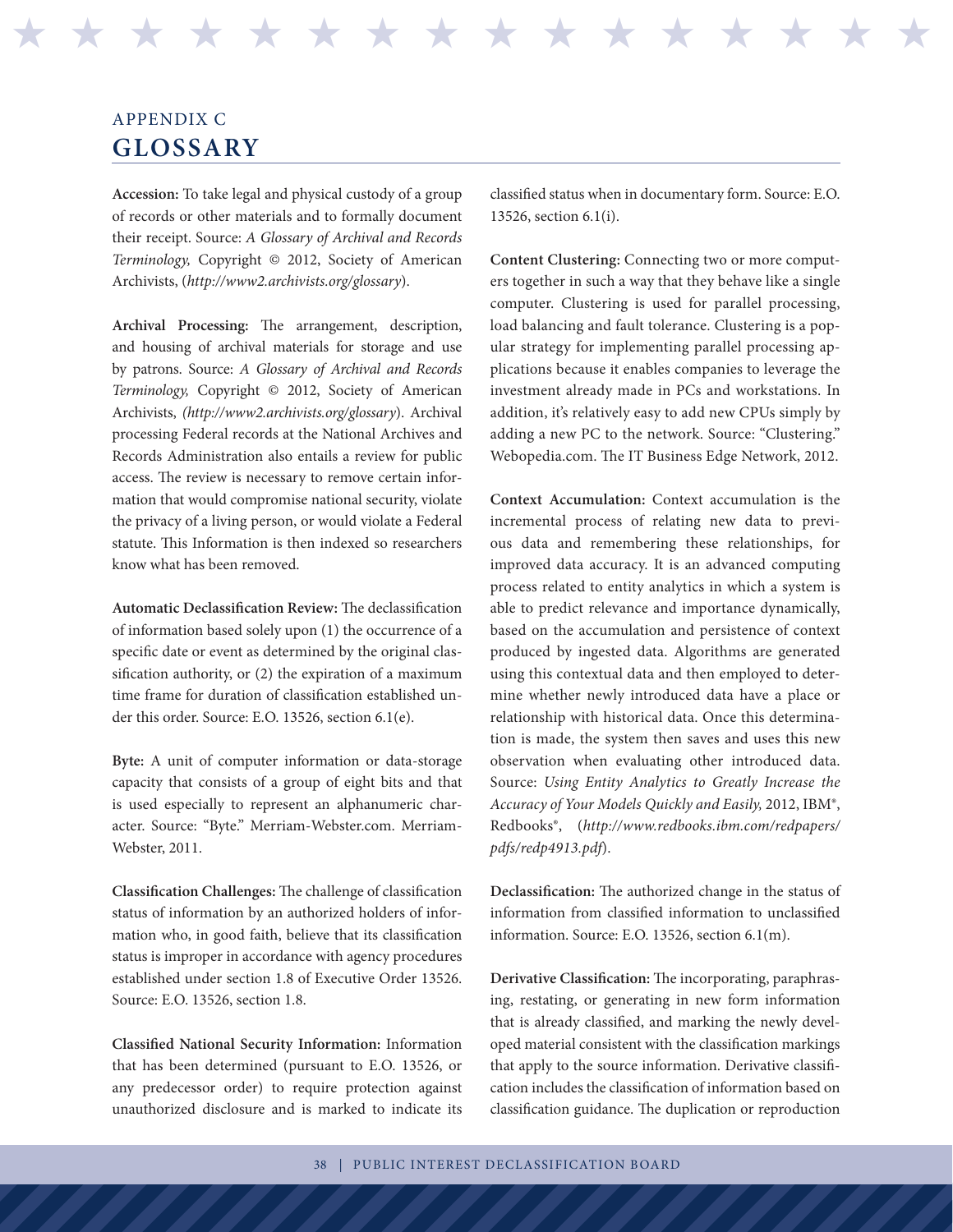H H H H H H H H H H H H H H H H H H H H H H H H H H H H H H H H

**Digital Asset:** The digital content owned by an individual or organization. Digital assets are any digital material owned by an enterprise or individual including text, graphics, audio, video, and animations. Digital content includes individual files such as images, photos, videos, and text files, and also other digital content, such as data in a database. Today, enterprises have a huge amount of digital assets that require managing. PC Magazine, (*http://www.pcmag.com/encyclopedia\_term/0,1237,t=dig ital+asset&i=41283,00.asp*) Copyright © 1981–2012, The Computer Language Company, Inc.

**Equity:** Information that was originated, created by, classified by, or concerns the activities of another government agency or organization and only they can declassify it. Records that contain other agency "equities" must be referred to those agencies for declassification review. Sources: 32 C.F.R. Parts 2001 and 2003 Classified National Security Information; Final Rule, section 2001. 92(g), 75 FR 37279, Document Number 2010-15443 and The U.S. Department of Justice, Office of Information and Privacy (*http://www.justice.gov/open/declassification-faq.html*).

**Executive Order (E.O.) 13526:** E.O. 13526, "Classified National Security Information," signed by President Barack Obama in 2008. This order prescribes a uniform system for classifying, safeguarding, and declassifying national security information, including information relating to defense against transnational terrorism. Its immediate predecessor Orders were E.O. 12958, signed by President William J. Clinton in 1995, and E.O. 13292, which amended E.O. 12958, and was signed by President George W. Bush in 2003. E.O. 12958 established the concept of automatic declassification, in which all classified records shall be automatically declassified on December 31 of the year that is 25 years from the date of their original creation, unless properly exempted from declassification. E.O. 13292 and E.O. 13526 continued this automatic declassification requirement. Source: E.O. 13526, introduction and section 3.3(a).

**Foreign Relations of the United States (FRUS):** The official documentary historical record of major U.S. foreign policy decisions and significant diplomatic activity. The series, which is produced by the State Department's Office of the Historian, began in 1861 and now comprises more than 350 individual volumes. The volumes published since 1980 increasingly contain declassified records from all the foreign affairs agencies. Source: The U.S. Department of State, Office of the Historian, (*www. state.gov/r/pa/ho/frus/*).

**Formerly Restricted Data (FRD) Information:** As designated by the Department of Energy under provisions of the Atomic Energy Act, FRD information is classified information that has been removed from the Restricted Data category after the Departments of Energy and Defense jointly determine that it relates primarily to the military utilization of atomic weapons and can be adequately safeguarded in a manner *similar* to national security information. FRD information is automatically excluded from declassification review under the current Executive Order. Sources: Public Law 83-703 The Atomic Energy Act of 1954, 42 U.S.C. § 2011 et seq.: section 142 and 10 C.F.R. PART 1045 Nuclear Classification and Declassification; Final Rule, section 1045.3.

**Historically Significant Records:** Federal records, Presidential papers, or Presidential records that the Archivist has determined should be maintained permanently in accordance with title 44, United States Code. Records or materials that demonstrate and record the national security policies, actions, and decisions of the United States, including (1) policies, events, actions, and decisions that led to significant national security outcomes; and (2) the development and evolution of significant United States national security policies, actions, and decisions. These records will provide a significantly different perspective in general from records and materials publicly available in other historical sources and would need to be addressed through ad hoc record searches outside any systematic declassification program established under Executive order. Sources: E.O. 13526, section 6.1(ii) and the Public Interest Declassification Board enabling legislation: Public Law 106-657, section 709.

**Index:** The process of creating an ordered list of concepts, expressed as terms or phrases, with pointers to the place in indexed material where those concepts appear.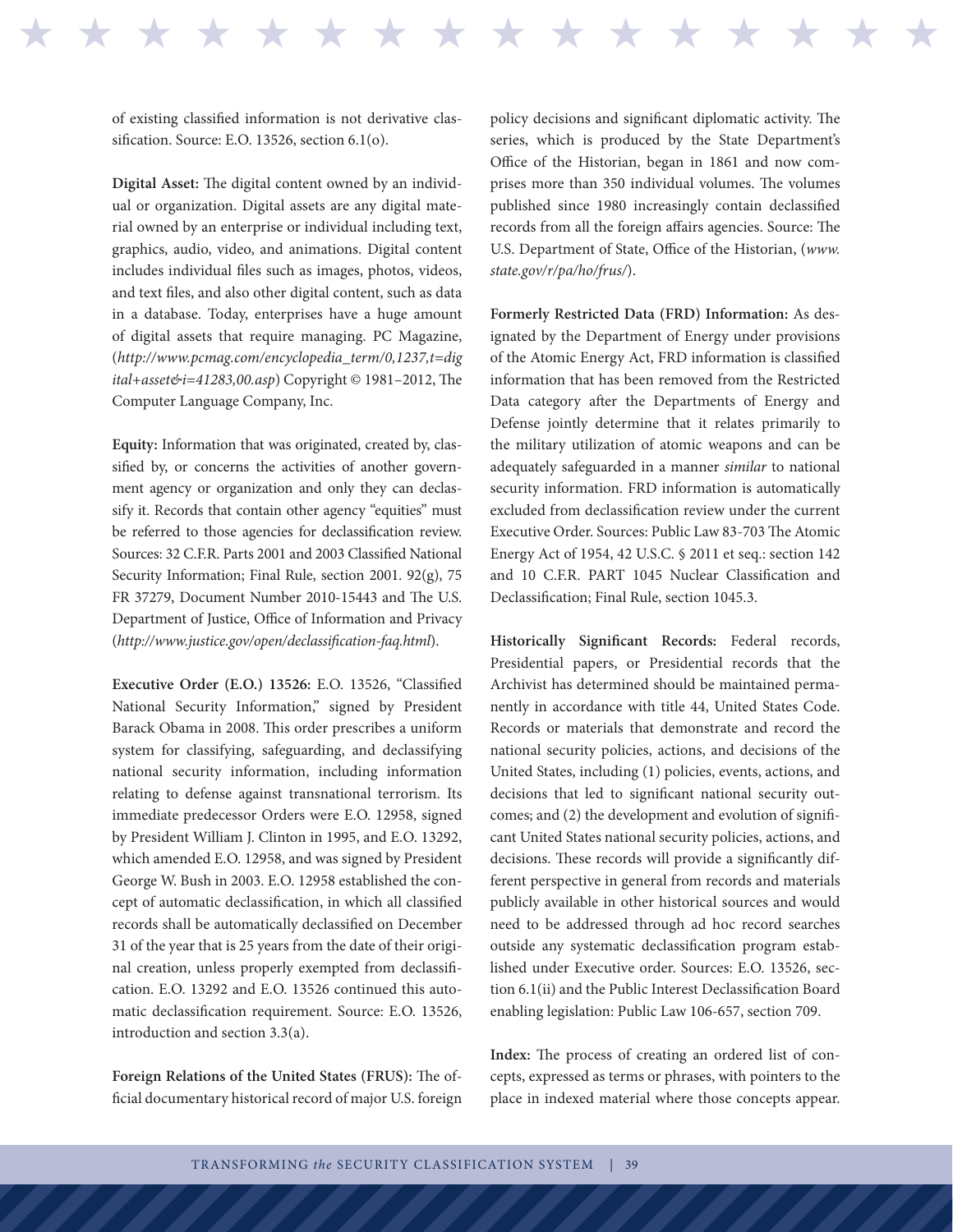Source: *A Glossary of Archival and Records Terminology,* Copyright © 2012, Society of American Archivists, (*http://www2.archivists.org/glossary*). At the National Archives, indexing occurs during archival processing and entails documenting decisions to remove certain records from public access. Typically, records are restricted from public access for statutory reasons (e.g. the Privacy Act) or for reasons of national security.

H H H H H H H H H H H H H H H H H H H H H H H H H H H H H H H H

**Information Security Oversight Office (ISOO):** A component of the National Archives that receives program and policy guidance from the National Security Staff at the White House. Among its main responsibilities, ISOO oversees the security classification programs in both Government and industry and reports annually to the President on their status. Source: ISOO Report to the President, FY 2011.

**Kyl-Lott Amendment:** This provision is named after its two legislative sponsors, Senators Trent Lott and John Kyl, who authored an amendment to the National Defense Authorization Act of 1999. Section 3161, "Protection against Inadvertent Release of Restricted Data and Formerly Restricted Data," requires the Department of Energy to develop a plan to prevent the release of nuclear weapons design and employment information. Among its provisions is the requirement that records subject to the automatic declassification provisions of E.O. 13526 be reviewed on a page-by-page basis for Restricted Data and Formerly Restricted Data unless the originating agency certifies that the records are highly unlikely to contain RD or FRD information. Source: Public Law 105-261, section 3161.

**Mandatory Declassification Review:** The review for declassification of classified information in response to a request for declassification that meets the requirements under section 3.5 of Executive Order 13526. Source: E.O. 13526, section 6.1(aa).

**Metadata:** A characterization or description documenting the identification, management, nature, use, or location of information resources (data). Source: *A Glossary of Archival and Records Terminology* Copyright, © 2012, Society of American Archivists, (*http://www2.archivists. org/glossary*).

**Multiple Agency Equities:** Refers to when a record contains information that was originated, classified by, or concerns the activities of *more than one* government agency or organization. These records are challenging to review for public access as they must be referred to each agency that owns information in the record. Source: E.O. 13526, section 3.3 (b) (3).

**National Declassification Center:** The center established within the National Archives to streamline declassification processes, facilitate quality-assurance measures, and implement standardized training regarding the declassification of records determined to have permanent historical value. E.O. 13526, section 3.7.

**National Security:** The national defense or foreign relations of the United States. Source: E.O. 13526, section  $6.1$ (cc).

**Original Classification:** The initial determination that information requires, in the interest of the national security, protection against unauthorized disclosure. Source: E.O. 13526, section 6.1(ff).

**Petabyte:** 1,024 terabytes or 1,125,899,906,842,624 bytes. See "Byte; Terabyte." Source: "Petabyte." Dictionary.com Unabridged. Random House, Inc. 21 Nov. 2012.

**Predictive Analytics:** An area of statistical analysis that deals with extracting information from data and using it to predict future trends and behavior patterns. The core of predictive analytics relies on capturing relationships between explanatory variables and the predicted variables from past occurrences, and exploiting it to predict future outcomes. It is important to note, however, that the accuracy and usability of results will depend greatly on the level of data analysis and the quality of assumptions. Source: Nyce, Charles (2007), Predictive Analytics White Paper, American Institute for Chartered Property Casualty Underwriters/Insurance Institute of America, p. 1.

**Records Having Permanent Historical Value:** Federal records, Presidential papers, or Presidential records that the Archivist has determined should be maintained permanently in accordance with title 44, United States Code. Source: E.O. 13526, section 6.1(ii).